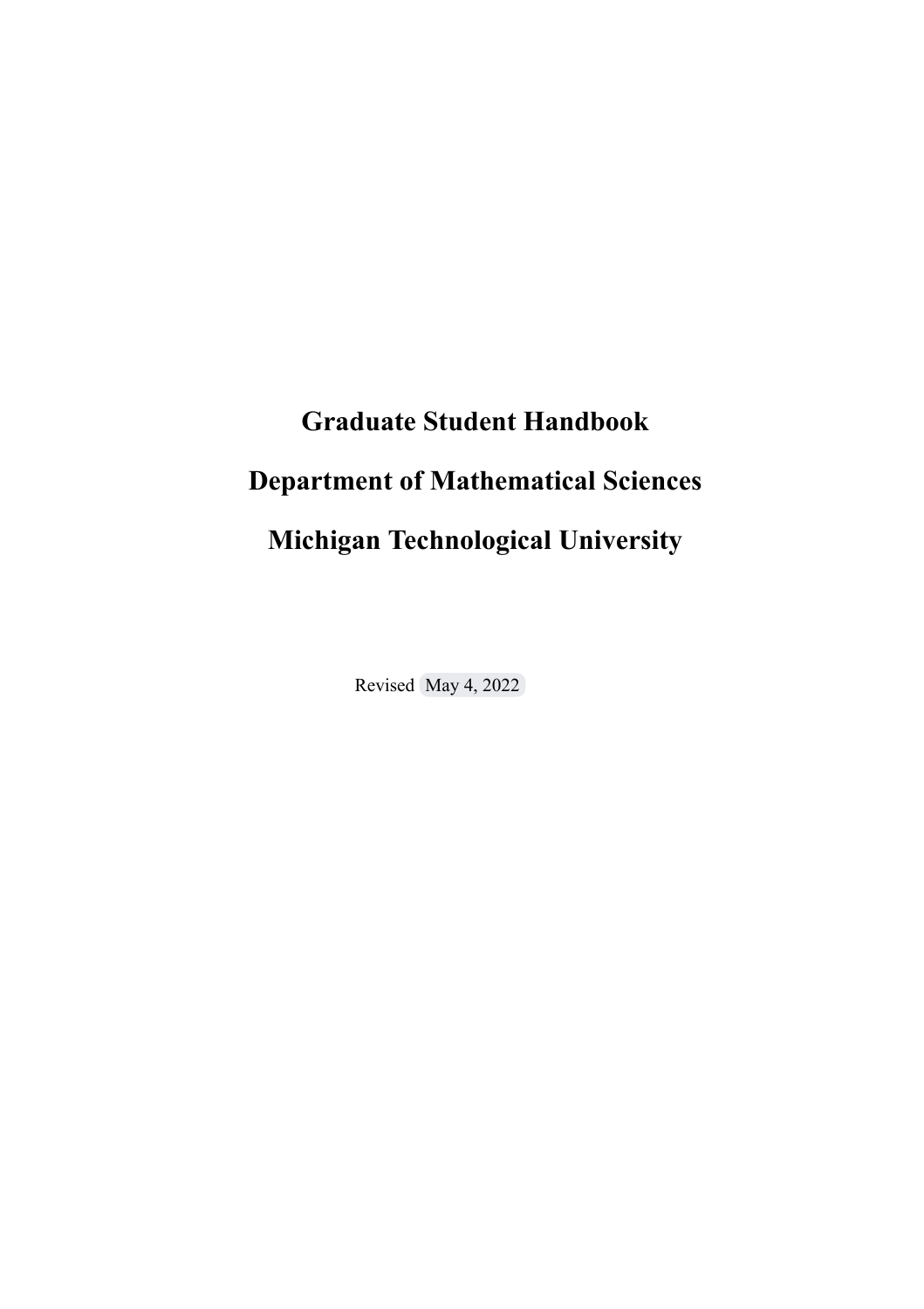# 1 **The MS degree**

#### 1.1 **Degree plans**

There are three different plans under which the master's of science (MS) degree can be earned. Regardless of the plan, students must complete the core courses in their chosen concentration (see below).

- 1. Plan A (Thesis option): Complete 21 credits of approved coursework, complete a research project leading to a written thesis, and defend the thesis in a public presentation.
- 2. Plan B (Report option): Complete 24 credits of approved coursework, complete a research project leading to a written report, and defend the report in a public presentation.
- 3. Plan C (Coursework plus examination): Complete 30 credits of approved coursework and pass the departmental qualifying exam. This exam is given twice a year, early in the fall and spring semesters. It is also a requirement for the PhD degree, although the passing level for PhD students is higher than for Plan C MS students. See the description of the qualifying exam below for more information.
- 4. Plan D (Coursework for M.S. in Applied Statistics): Complete 30 credits of approved coursework

A Plan A thesis represents a more substantial body of research than does a Plan B report. A thesis should represent original, publishable research. It will typically result in a paper that is submitted to a refereed journal, although submission of such a paper is not a degree requirement. On the other hand, Plan B reports can vary widely in content. Some possibilities are:

- The student completes a significant programming project in support of a faculty member's research.
- The student investigates a topic in detail and presents a high-quality exposition of some aspect of it.
- The student does some preliminary, original research on a topic, together with a

literature review of known results.

• The student performs consulting duties on a research project, providing mathematical, statistical, or computational expertise for other researchers (possibly from another department).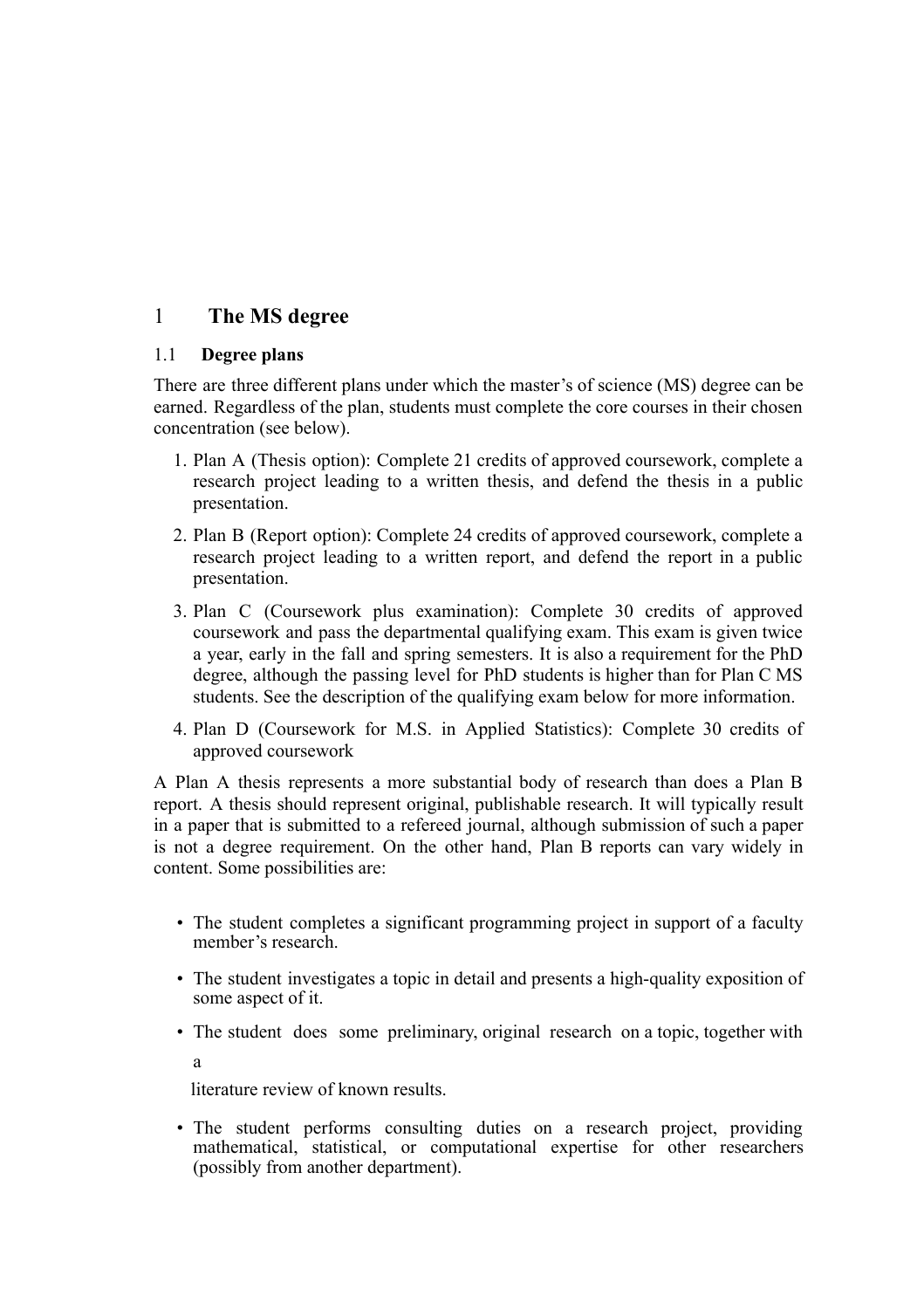#### 1.2 **Concentrations and core courses**

All MS students must choose one of four concentrations and complete the core coursework in that concentration. Note: It is important to recognize that many of these courses are offered only in alternate years. Students must plan carefully to complete the MS degree in the expected two academic years.

#### **Applied Mathematics**

- Core courses:
	- MA5501 Theoretical Numerical Analysis
	- MA5510 ODEs
	- MA5565 PDEs
	- MA5627 Numerical Linear Algebra
	- MA5629 Numerical PDEs
- Elective courses (choose two):
	- MA5401 Real Analysis
	- MA5630 Numerical Optimization
	- MA5580 Topics in Applied Mathematics
	- MA6500 Advanced Topics in Applied Mathematics
	- MA6600 Advanced Topics in Computational Mathematics

#### **Discrete Mathematics**

- Core courses:
	- MA5221 Graph Theory
	- MA5222 Design Theory
	- MA5231 Error-Correcting Codes
	- MA5301 Algebra I
- Elective courses (choose two):
	- MA5201 Combinatorial Algorithms
	- MA5280 Topics in Applied Combinatorics
	- MA5302 Algebra II
	- MA5320 Commutative Algebra
	- MA5360 Number Theory
	- MA6222 Advanced Topics in Design Theory
	- MA6231 Advanced Topics in Coding Theory
	- MA6280 Advanced Topics in Combinatorics, Algebra, or Number Theory
	- MA6300 Advanced Topics in Algebra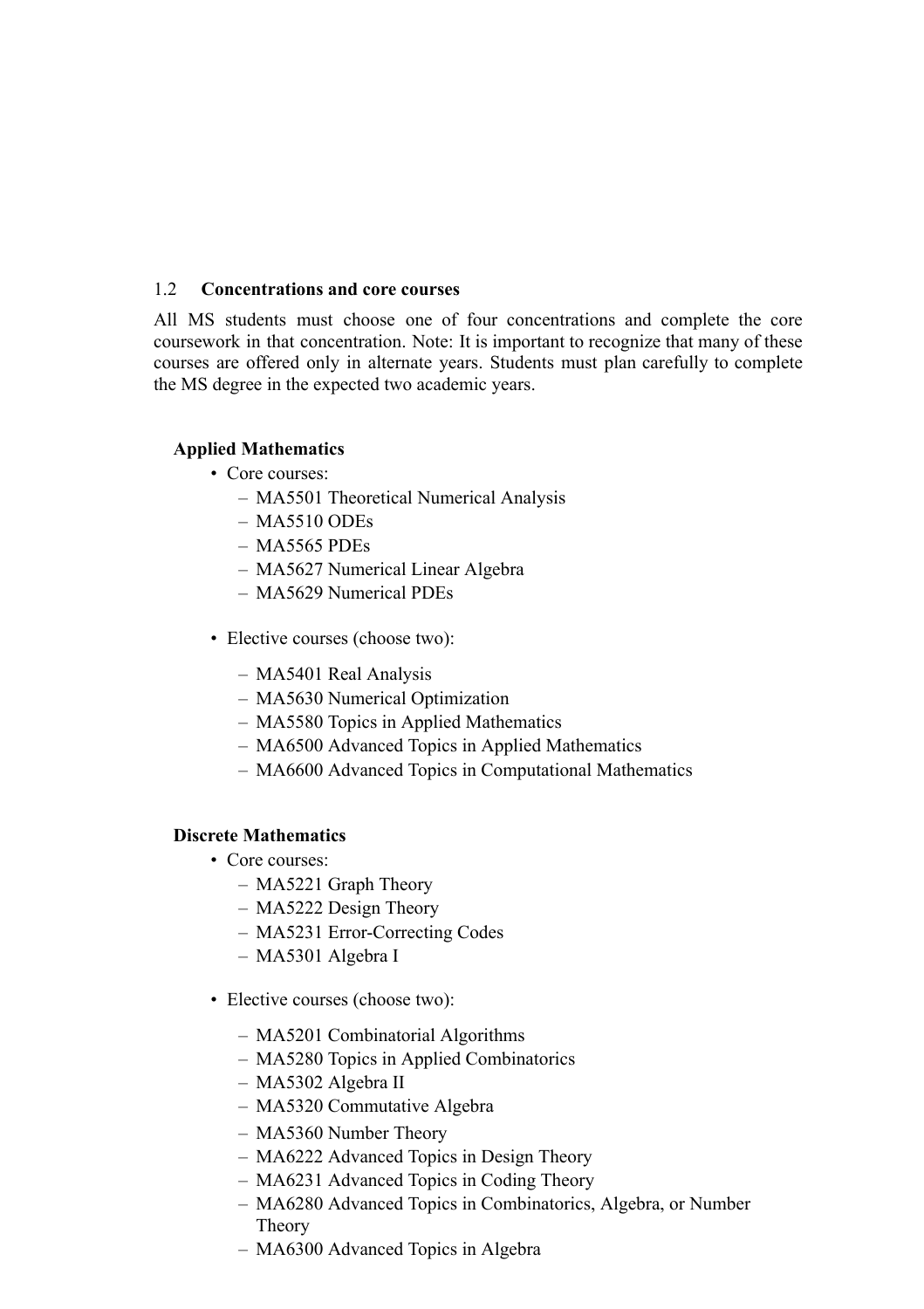#### **Pure Mathematics**

- Core courses:
	- MA5221 Graph Theory
	- MA5301 Algebra I
	- One of
		- ∗ MA5510 Ordinary Differential Equations
		- ∗ MA5565 Partial Differential Equations
- Elective courses (choose four):
	- MA5222 Design Theory
	- MA5231 Error-Correcting Codes
	- MA5302 Algebra II
	- MA5320 Commutative Algebra
	- MA5360 Number Theory
	- MA5501 Theoretical Numerical Analysis
	- MA6222 Advanced Topics in Design Theory
	- MA6231 Advanced Topics in Coding Theory
	- MA6280 Advanced Topics in Combinatorics, Algebra, or Number Theory
	- MA6300 Advanced Topics in Algebra
	- MA6701 Probability

#### **Statistics**

- Core courses:
	- MA5711 Mathematical Statistics I
	- MA5712 Mathematical Statistics II
	- MA5731 Linear Models
	- MA5741 Multivariate Statistical
- Elective courses (choose three):
	- MA5702 Statistical Consulting
	- MA5730 Nonparametric Statistics
	- MA5732 Generalized Linear Models
	- MA5750 Statistical Genetics
	- MA5761 Computational Statistics
	- MA5770 Bayesian Statistics
	- MA5790 Predictive Modeling
	- MA5791 Categorical Data Analysis
	- MA6700 Advanced Topics in Statistics
	- MA6701 Probability

### **M.S. in Applied Statistics**

- Core courses:
	- MA4760 Mathematical Statistics I
	- MA4770 Mathematical Statistics II
	- MA5701 Statistical Methods
	- MA5761 Computational Statistics
	- MA5790 Predictive Modeling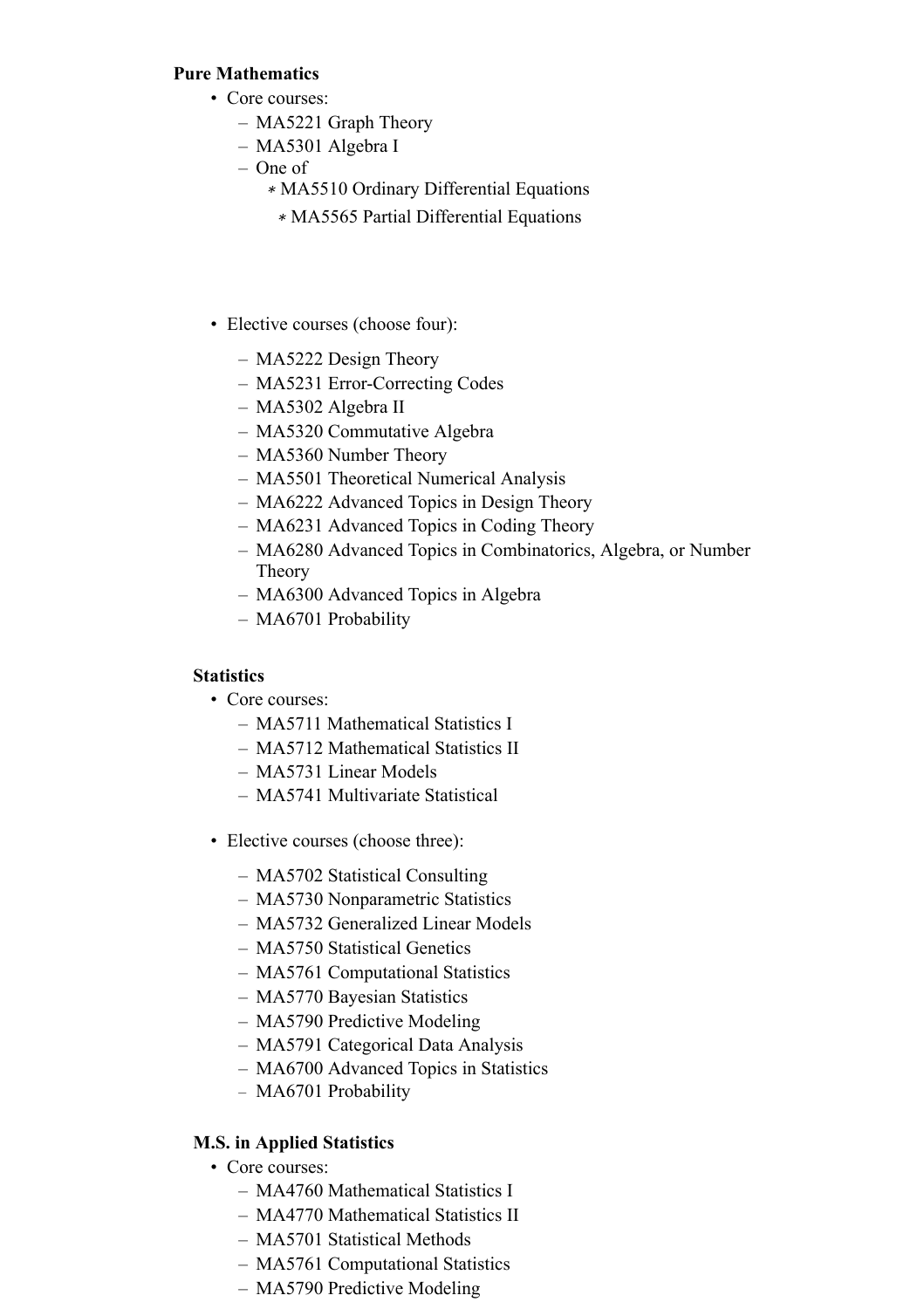- Elective courses (choose five):
	- MA3740 Statistical Programming & Analysis
	- MA4710 Regression Analysis
	- MA4720 Design & Analysis of Experiments
	- MA5702 Statistical Consulting
	- MA5711 Mathematical Statistics I
	- MA5712 Mathematical Statistics II
	- MA5730 Nonparametric Statistics
	- MA5731 Linear Models
	- MA5732 Generalized Linear Models
	- MA5741 Multivariate Statistical Methods
	- MA5750 Statistical Genetics Spring
	- MA5770 Bayesian Statistics Fall
	- MA5781 Time Series Analysis and Forecasting Spring
	- MA5791 Categorical Data Analysis

With prior approval of an advisor, cognate courses (at most two) may also be used as electives.

#### 1.3 **General advice for MS students**

- 1. If you choose a research-based plan (Plan A or Plan B), you should find an advisor by the end of your first semester if possible, and no later than the end of your second semester.
- 2. If you choose Plan C, you should take the qualifying examination no later than your second semester. Some students require more than one try to pass the exam.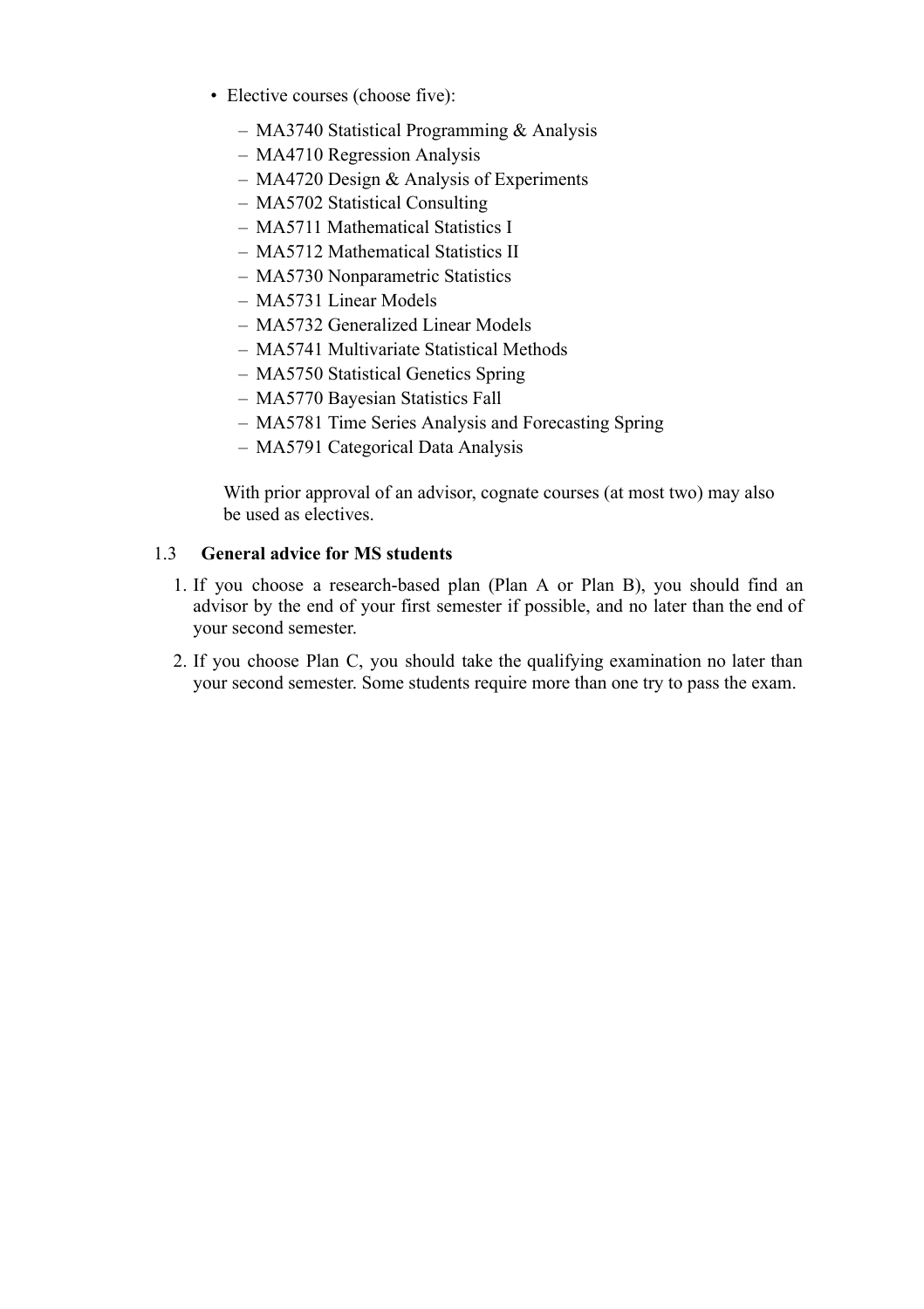# 2 **The PhD degree**

The PhD degree is offered in the following concentrations: Applied Mathematics, Discrete Mathematics, and Statistics. The requirements are listed below. It is important to note that this list is not chronological; indeed, not all students will complete the requirements in the same order.

- 1. Choose a concentration and complete the core MS coursework in that concentration.
- 2. Find an advisor and form a PhD dissertation committee. (Note that the committee must include one faculty member from another department.)
- 3. Complete at least two 6000-level courses in your concentration.
- 4. Complete the "breadth" requirement by taking a sequence of two courses in another concentration. The following pairs of courses have been designated as sequences:
	- MA5222, MA5231 (Design Theory, Error-correcting codes)
	- MA5301, MA5302 (Algebra I, Algebra II)
	- MA5501, MA5510 (Theoretical Numerical Analysis, Ordinary Differential Equations)
	- MA5510, MA5565 (Ordinary Differential Equations, Partial Differential Equations)
	- MA5501, MA5629 (Theoretical Numerical Analysis, Partial Differential Equations)
	- MA5565, MA5629 (Partial Differential Equations, Numerical Partial Differential Equations)
	- MA5711, MA5712 (Mathematical Statistics I, Mathematical Statistics II)
- 5. Pass the qualifying examination (see the description below). This is a written exam covering advanced undergraduate material; it must be passed by the end of the fourth semester (summer semesters do not count) in the PhD program.
- 6. Pass the comprehensive examination (see the description below). This multi-part exam covers graduate coursework; it must be passed by the end of the eighth semester in the PhD program (summer semesters do not count).
- 7. (Recommended) Present a dissertation proposal to the satisfaction of your dissertation committee. (Note: Depending on your committee, this proposal may be written or oral. Check with your advisor.)
- 8. Write a dissertation detailing the results of a substantial and original research project.
- 9. Defend the dissertation with a public presentation and examination by your committee.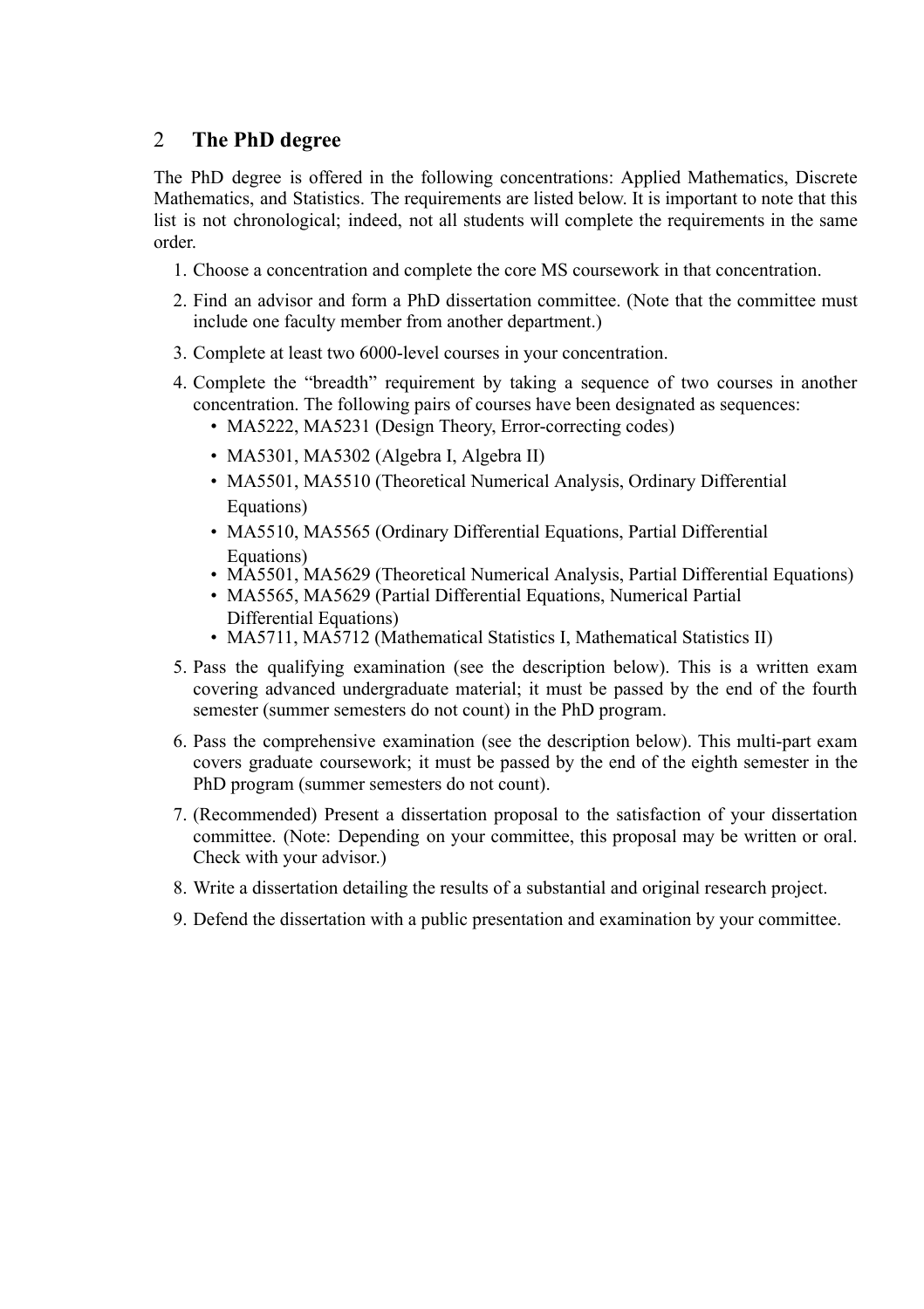#### 2.1 **The qualifying examination**

The qualifying examination covers advanced undergraduate material. Each student takes two 3-hour written examinations, with the subjects determined by the concentration:

- 1. Applied Mathematics: linear algebra and real analysis;
- 2. Discrete Mathematics: linear algebra and algebra or combinatorics;
- 3. Pure Mathematics: linear algebra and algebra or real analysis;
- 4. Statistics: linear algebra and mathematical statistics

The syllabus for each subject and a selection of past exams are archived in a google folder. Access is obtained by sending a request to the administrative aide. The qualifying examination is administered each fall during orientation week and spring semester in week 3 or 4.

Important note: Students must sign up to take the qualifying examination approximately six weeks before it is given. The deadline will be announced by email by the graduate program secretary. A student who wishes to withdraw from the exam must inform the graduate program secretary at least three weeks before the date of the exam; a student who fails to do so and yet does not show up for the exam will be failed. This rule does not apply to a student who cannot take the exam due to circumstances beyond his or her control.

The qualifying examination serves two purposes:

- 1. A PhD student must pass the exam by the end of the third semester in the program to continue in the PhD program. A student failing to fulfill this requirement can still complete an MS degree if he or she has not already done so.
- 2. An MS student must pass the exam to earn the degree under Plan C. MS students are limited to three attempts to pass the exam.

The qualifying examination is graded as "PhD Pass", "MS Pass", or "Fail". PhD students must pass at the higher level; an MS student who passes at the PhD level may be a good candidate to continue for the PhD.

Any incoming student who fails a qualifying exam will be required to take the corresponding undergraduate course during the fall semester:

- 1. MA4310- Algebra
- 2. MA4209 Combinatorics
- 3. MA4330 Linear Algebra
- 4. MA4760 Mathematical Statistics
- 5. MA4450 Real Analysis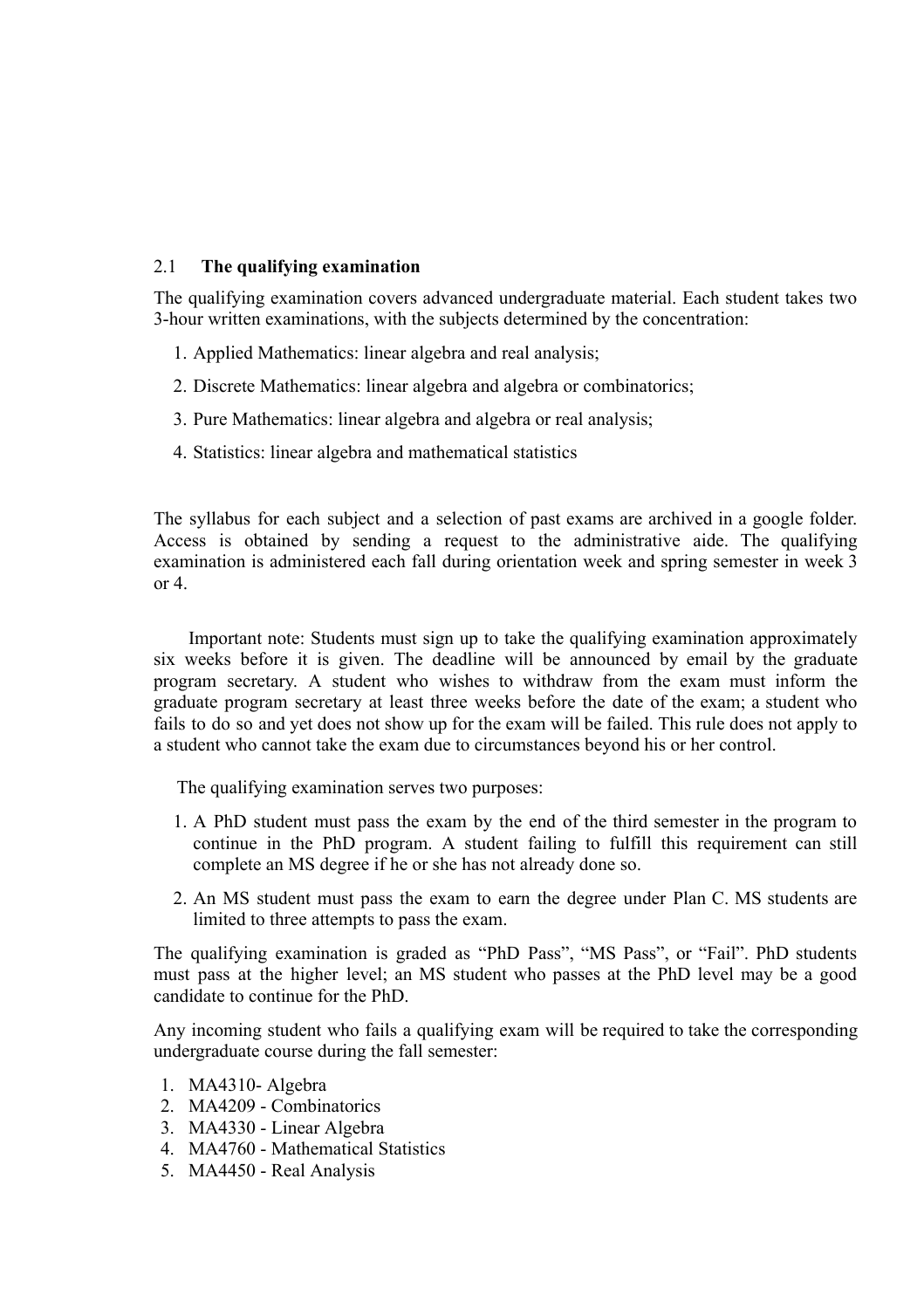#### 2.2 **The comprehensive examination**

The comprehensive examination covers graduate coursework and consists of three parts: two 3-hour written subject exams, and a specialty exam that can be written or oral. The subject exams are determined by the area of concentration:

- 1. Applied Mathematics: Any two of (i) ordinary differential equations, (ii) partial differential equations, (iii) numerical linear algebra/numerical optimization.
- 2. Discrete Mathematics: Any two of (i) algebra, (ii) coding theory, (iii) design theory.
- 3. Statistics: Mathematical statistics, linear models.

The syllabus for each subject and a selection of past exams are archived in a goggle folder. Access is obtained by sending a request to the administrative aide. The comprehensive examination is administered each fall and spring semester in week 3 or 4.

The specialty exam is intended to make sure the student has the background knowledge to conduct research in his or her chosen area. The format of the exam (written or oral) is determined by the student's advisor.

#### Rules:

- 1. The specialty exam must be scheduled so that it and the two written subject exams are all completed within a 14-day period.
- 2. Students have two tries to pass the comprehensive exam. If a student fails only one part of the exam on the first try, only that part must be re-taken on the second try. If a student fails two or all three parts on the first try, all three parts must be re-taken on the second try.
- 3. The comprehensive exam must be passed by the end of the eighth semester in the program (summer semesters do not count).

Important note: Students must sign up to take the comprehensive examination approximately six weeks before it is given. The deadline will be announced by email by the graduate program secretary. A student who wishes to withdraw from the exam must inform the graduate program secretary at least three weeks before the date of the exam; a student who fails to do so and yet does not show up for the exam will be failed. This rule does not apply to a student who cannot take the exam due to circumstances beyond his or her control.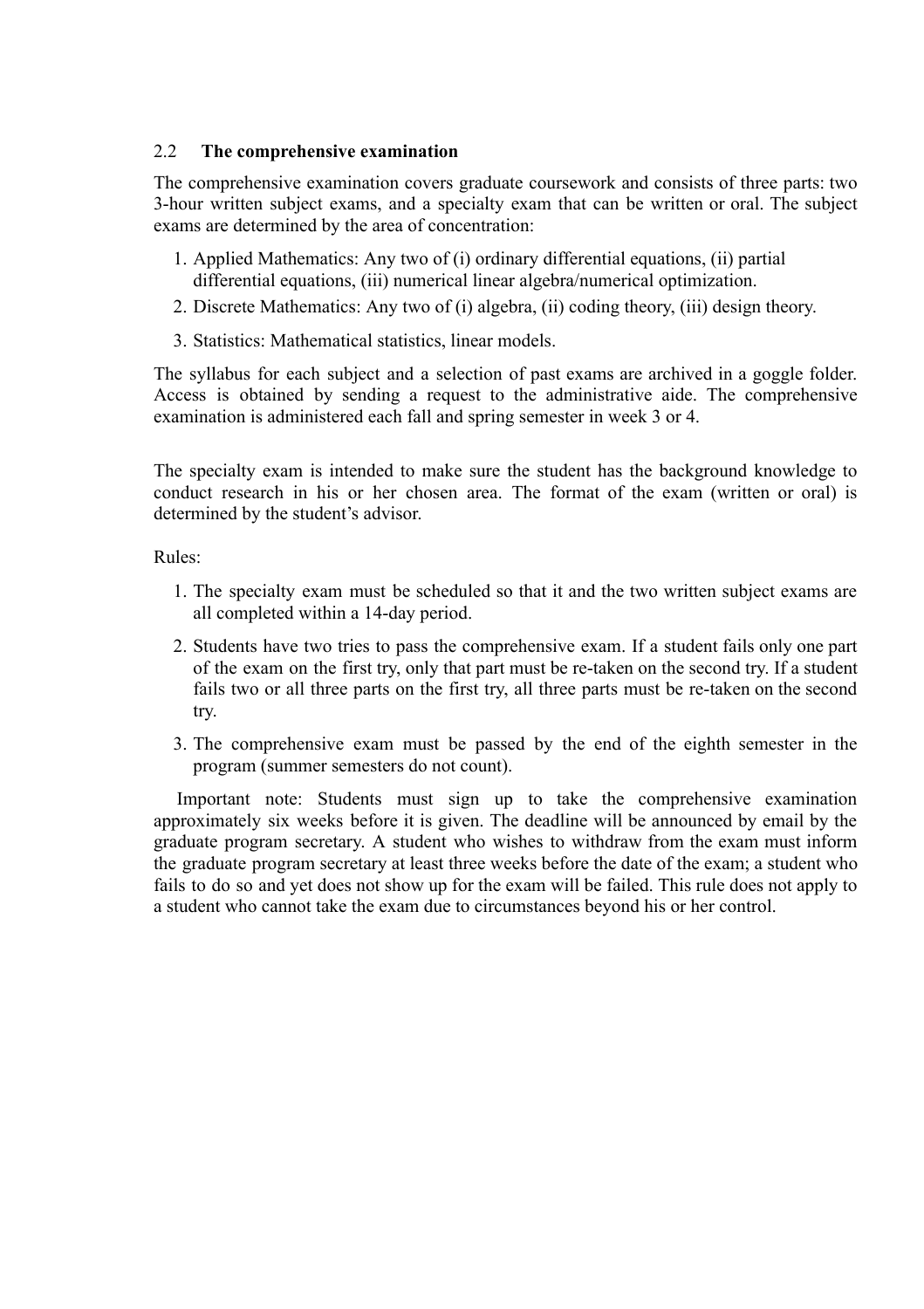#### **2.3 Typical milestones**

How long should it take you to complete your PhD program? Those who enter the program with a Master's may complete the PhD in as little as three years. Others, perhaps entering with a Bachelor's, may take four or five years. Durations greater than eight calendar years require approval from the Graduate School.

The table below shows some typical milestones for our program, and indicates a typical range of times by which you should reach that milestone.

Table 1. Typical milestones in a PhD program and typical timeframes in which they are completed.

| What:                                   | When (semesters): |
|-----------------------------------------|-------------------|
| Choose a research advisor               | Within 2          |
| Complete required coursework            | $5$ to $6$        |
| Choose a committee                      | $4$ to $6$        |
| Pass qualifying exam                    | $2$ to 4          |
| Pass comprehensive exam                 | $4$ to $6$        |
| Enter Research Mode / Start writing     | $4$ to 6          |
| products to be included in dissertation |                   |
| Dissertation Defense / Final Oral       | 6 to 10           |
| Examination                             |                   |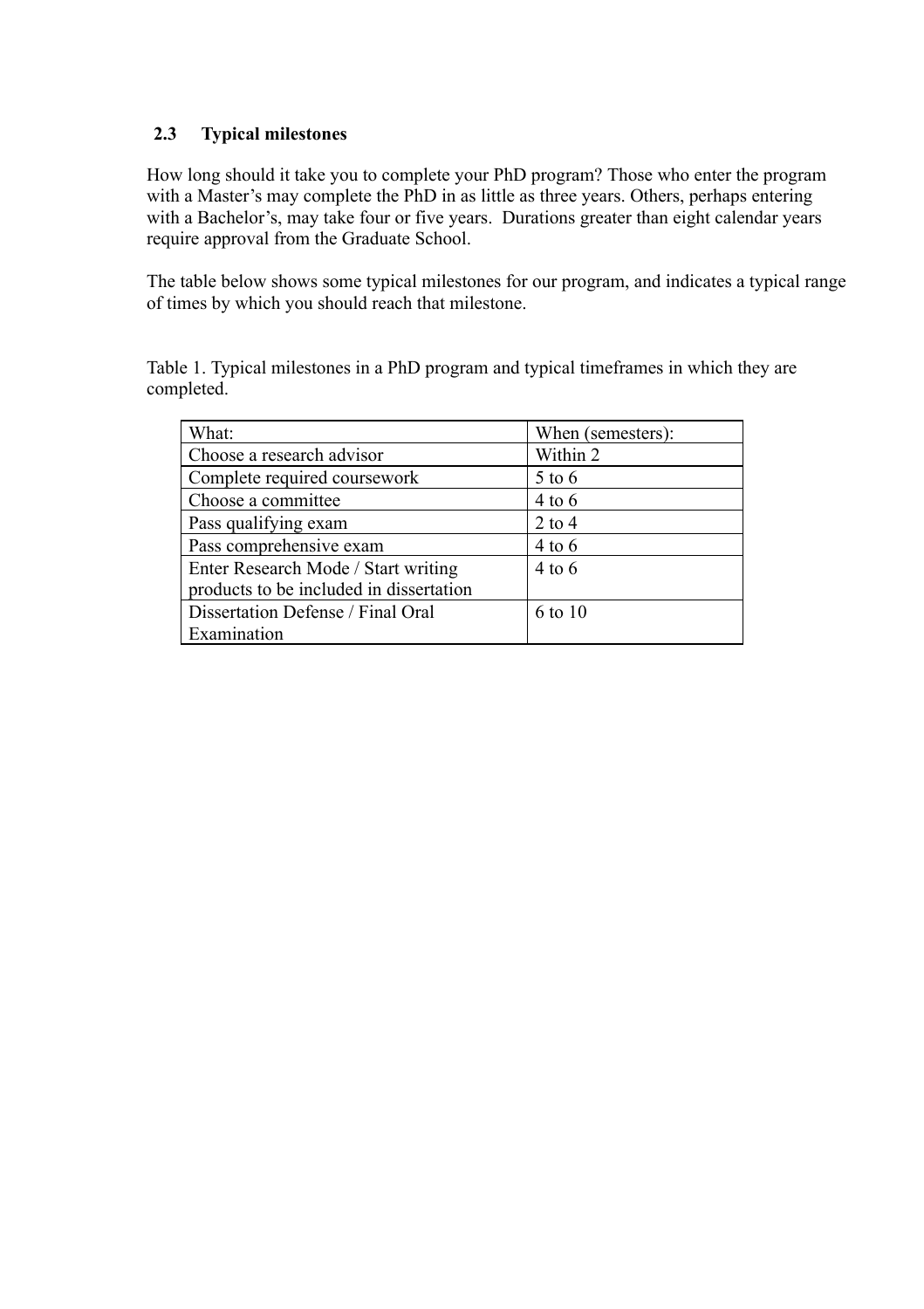# **3 Process for changing your advisor(s)**

Before initiating the process to change your graduate advisor, please consider all the options listed on the Graduate School's website for *how to address difficulties in the student-advisor relationship (link*

*tohttps://www.mtu.edu/gradschool/resources-for/students/academic/succeeding/index.html ).*

Once you have decided to change your graduate advisor, you must follow the steps listed below.

- 1. Meet with your graduate program director to initiate the process to change advisor. If meeting with the graduate program director is not feasible or appropriate, meet with the Chair of the department.
- 2. Discuss the following with the graduate program director (or Chair) and, if appropriate, the current advisor:
	- Whether additional resources within or outside the department (such as the Ombuds office) could help resolve the situation.
	- The impact of the change of advisor on your time to complete the degree. Coursework, qualifying exams, and the comprehensive exams are all factors that could be impacted with a change in advisor.
	- Your current and future funding.
	- Research already conducted. Whether this will be incorporated into the dissertation, thesis, or report, and if so, how.
	- Impact on immigration status (if any). Consult International Programs and Services (IPS), if necessary.
	- Record the agreement from the discussions in writing, including indications of agreement from all affected faculty advisors, and provide copies to the student, the graduate program director, and all affected faculty advisors.
- 3. File an updated *Advisor and Committee Recommendation Form* for approval by the Graduate School (https://www.mtu.edu/gradschool/documents/policies-procedures/forms/advisor-commi ttee.pdf).
- 4. If the student and the graduate program director are unable to reach agreement on the advisor change, contact the assistant dean of the Graduate School to determine additional steps to resolve the situation.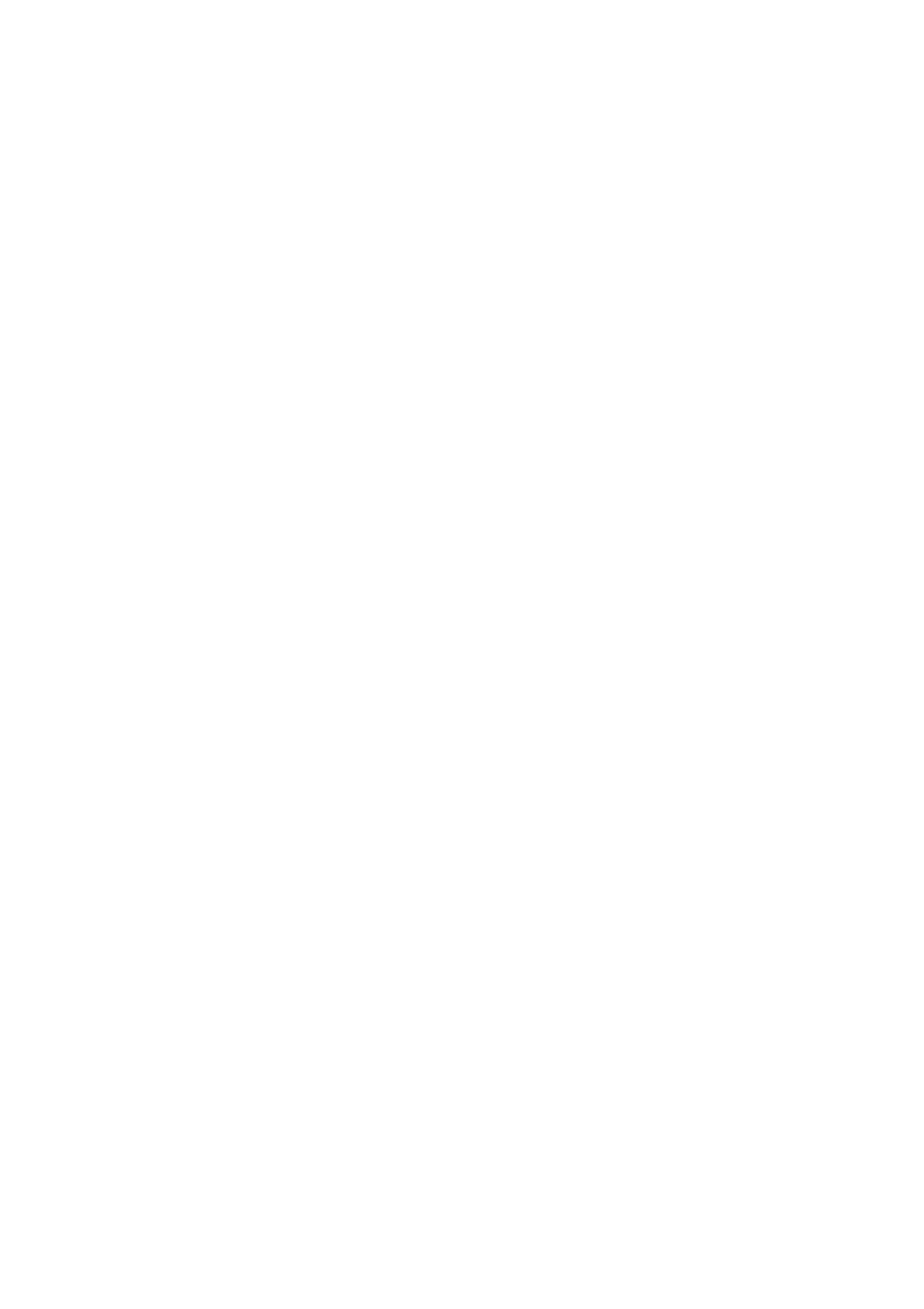# 4 **Student progress/written feedback**

Student progress evaluation/feedback verifies that students are making timely progress toward degree completion and provides students with feedback concerning degree progress from their advisor and from the program. Continued funding and/or enrollment in the program is based on satisfactory progress. This ensures that students are informed of any concerns that might affect the department's assessment of their progress and that they are given ample opportunity to remedy those concerns.

Students who are completing a report, thesis, or dissertation need to complete the written feedback at least annually. See Appendix A for the form used in our department. When completed by the student and advisor, the copies are provided to the student, advisor, graduate program director, and Department Chair. If deficiencies are identified in a student's performance, written feedback will be provided twice yearly, specifically addressing the area(s) of deficiency, timeline for making up the deficiency, and consequences for continued unsatisfactory performance.